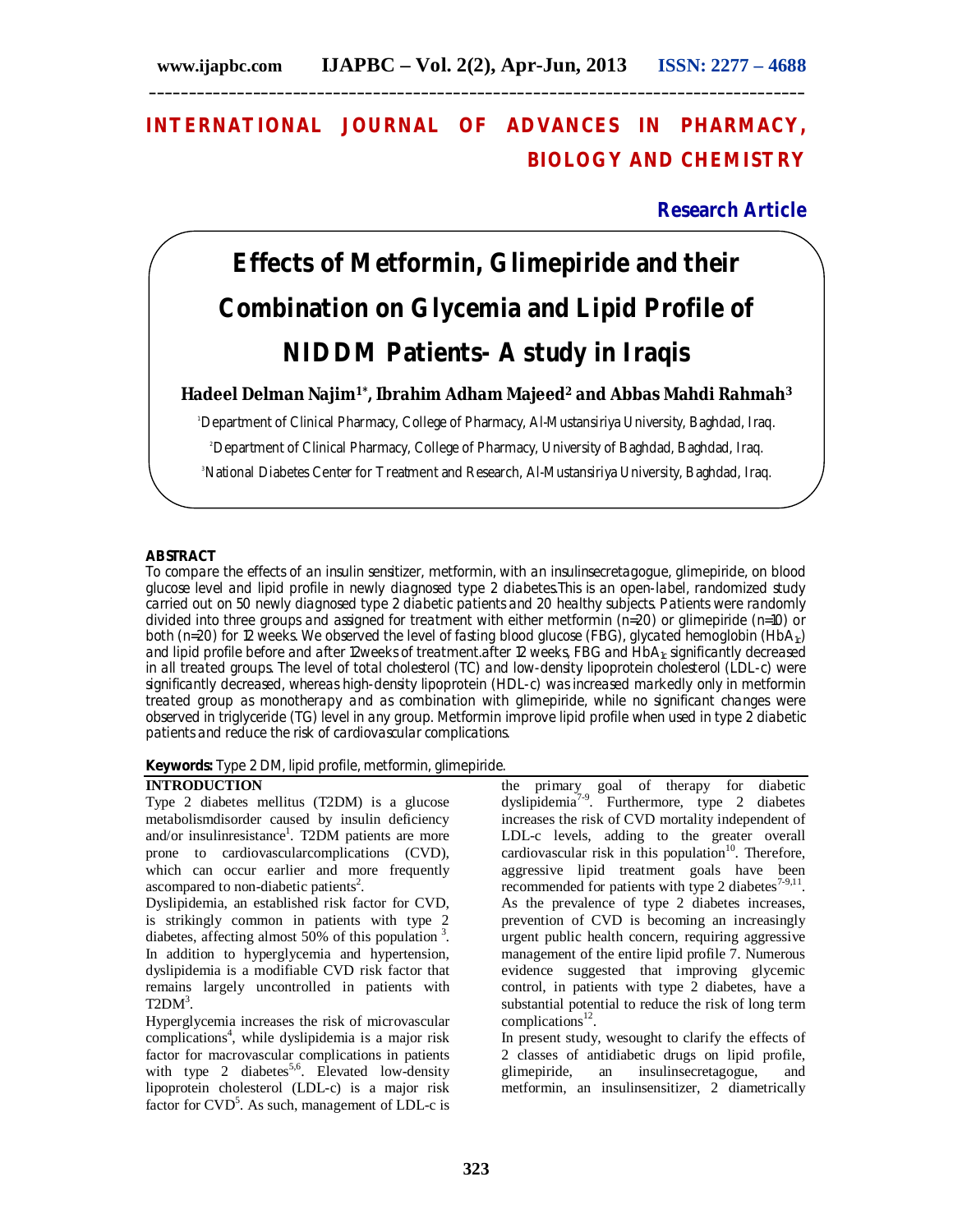oppositestrategies for management of hyperglycemia.

#### **MATERIALS AND METHODS Patient Selection**

50 male patients with newly diagnosed T2DM were participated in the present study. They are randomly selected and assigned either to metformin, glimepiride or combination treated groups. All subjects were recruited from the National Diabetes Center for Treatment and Research/Baghdad; age 30–69 years, body mass index (BMI) 25-35. All subjects have been treated for 12 months. All subjects were diagnosed with T2DM in accordance with the WHO diabetes diagnostic criteria of 1999 and had never been treated before.

## **METHOD**

After 12 hours overnight fasting, blood samples were analyzed for FBG,  $HbA_{1c}$ , TC, TG, LDL-c, VLDL-c and HDL-c levels. All subjects were orally administered with either 1–2 mg Glimepiride once a day before meal and/or 500-850 mg metformin twice a day. After 12 weeks of the treatment, we observed the changes in these parameters. FBG measured using enzymatic colorimetric method (Spinreact, Spain),  $HbA_{1c}$ <br>determined by high-performance liquid high-performance liquid chromatography (HPLC)(Bio-Rad Variant, Italy). Plasma TG and TC were determined by enzymatic techniques(Randox, UK) and (Spinreact, Spain) respectively.HDL-c levels weremeasured after precipitation of plasma apoBcontaininglipoproteins with phosphotungstic acid; LDL-c level wascalculated using the Friedewald formula  $[13]$ .LDL-c = Total cholesterol – (HDL-c  $+ (0.20 \text{ TG})$  and VLDL-c = 0.20 TG (mg/dL).

### **Statistical Analysis**

Data are expressed as means  $\pm$  SE. Statistics were performed using SPSS (version 19). Differences from baseline were assessed by the paired Student's *t* test. A P-value of <0.05 was considered significant.

## **RESULTS**

## **Patients**

Of 50 patients randomized to treatment, 20 in the metformin group, 10 in the glimepiride group and 20 in the glimepiride + metformin group, all patients received at least one dose of the study drug. There were no apparent differences between the three groups with respect to demographic and baseline characteristics (Table 1).

### **Glycaemic Control**

Changes from baseline to the end of the study are summarized in Table 2. FBG and  $HbA_{1c}$  were progressively decreased in all groups. Combination

of metformin and glimepiride was superior in reducing FBG and  $H\bar{b}A_{1c}$  levels than monotherapy of each one alone;there was no significant difference between metformin or glimepiride monotherapy with respect to the change in FBG or  $HbA_{1c}$ .

## **Lipid Profile Control**

Treatment with metformin alone or in combination with glimepiride produced a significant decrease in serum TC and LDL-c levels, and significance increase in HDL-c levels.While treatment with glimepiride alone produced non-significant changes. All treatment groups show non-significant changes in serum TG and VLDL-c levels.

## **DISCUSSION**

In consistent with many studies,significant improvement in glycemic parameters (FBG and HbA1c) was seen over a short period of 8-12 weeks in moderately severe, newly diagnosed diabetic patients treated with either glimepiride, metformin or combination, when compared with pretreatment $1^{4-16}$ . The improvements in glycemic parameters with glimepiride and metformin were similar, while combination produced a lower degree of reduction with respect to the change in FBG and  $HbA_{1c}$ <sup>17,18,19</sup>. A previous studies approved that glimepiride increases insulin sensitivity at peripheral target sites and improve glycemic control in newly diagnosed diabetic subjects<sup>20</sup>, The extra-pancreatic effects of glimepiride made its combination with metformin more effective in improving glycemic control (synergistic effect) by reducing glucose level and  $HbA_{1c}$  more than monotherapy of each<sup>21,22</sup>.

Newly diagnosed type 2 diabetic patients, at baseline, show varying features with respect to lipid profile, present study agreed with previous studies; demonstrated that metformin as monotherapy and as combination with glimepiride reduced TC, LDL-c,non-significant decrease in TG levels<sup>23,24,25</sup> and increase serum HDL-c level<sup>23</sup>, there was no significant difference between metformin monotherapy and the combination therapy with respect to these parameters<sup>26</sup>. However, these studies and ours note that the lipidlowering effects of metformin were observed in the patients with pre-existing dyslipidemia (have elevated TC, LDL-c, TG levels at baseline according to The United States' National Cholesterol Education Program (NCEP)) not in patients who had normal serum lipid levels before treatment $^{27}$ . Therefore, our results demonstrate that metformin used in diabetic treatment improves lipid profile in agreement with previous studies<sup>28</sup>.

The present study reported that glimepiride has no significant effect on serum TC, LDL-c and HDL-c levels, the small sample size and limited duration may lack some of data and cause some of the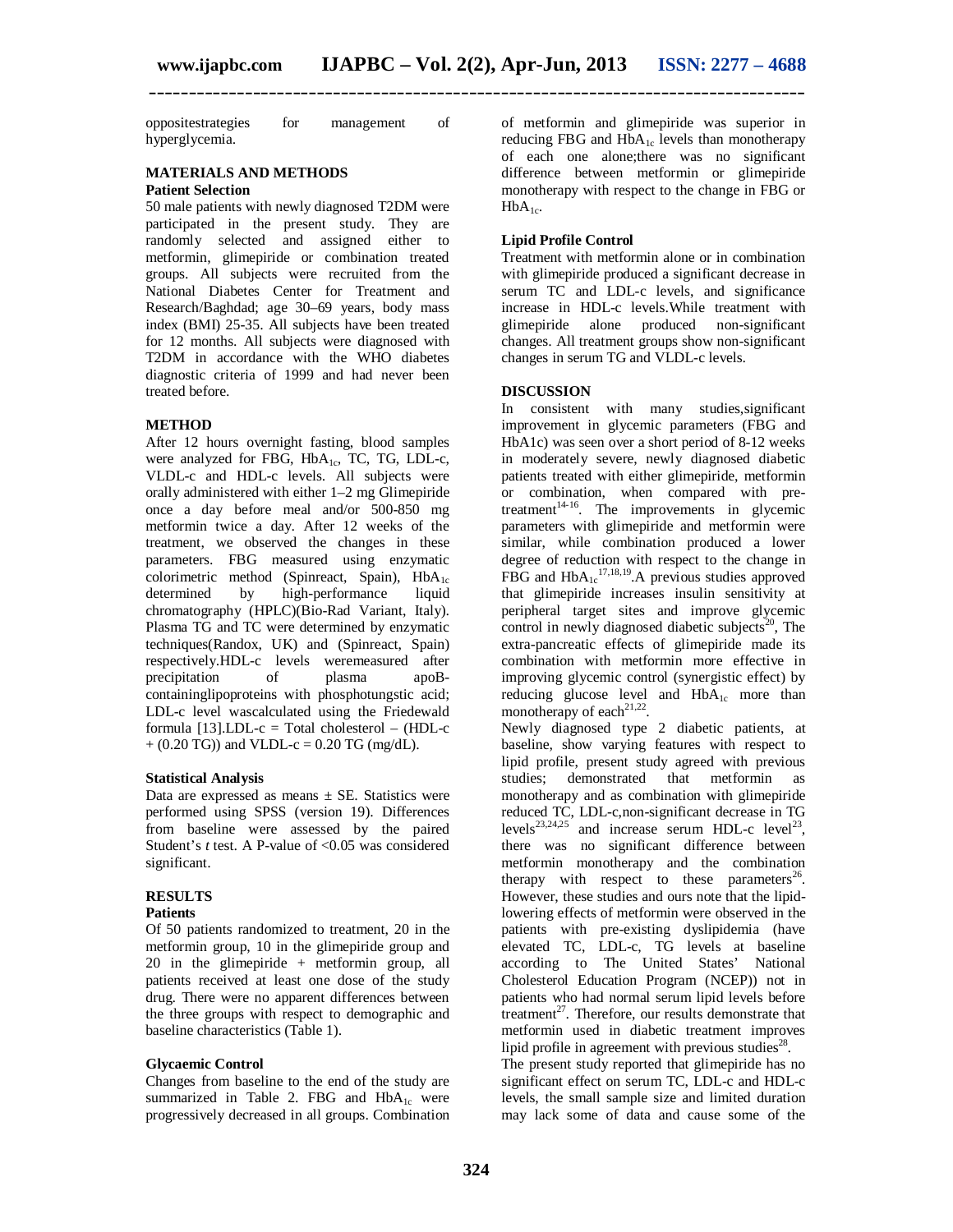conclusions to be drawn. However, although we gota non-significant reduction with LDL-c, other workers attributed the reductionto the increased production of LDL-c receptors by insulin, which's seen stimulated by glimepiride<sup>29</sup>, and we expect to get more tangible results with larger sample size and longer duration.Non-significant change in HDL-c levels with glimepiride treatment consistent with previous studies $^{30,31,\overline{32}}$ .

Conflicting results about the effect of glimepiride on TG level, in some studies glimepiride decrease TG level<sup>33</sup>, in others not affected<sup>30</sup>. Our result supported by Steven *et al*., showed an increase in TG level with glimepiride treatment although it is statistically non-significant but the values were far above normal range<sup>32</sup>. This effect may be due to an external source, since our study did not include carbohydrate restriction or special diet program, TG elevated in most patients treated with

glimepiride which is appetite inducer. Studies approved that increases in fasting plasma triglyceride concentrations are commonly observed during the consumption of low-fat, highcarbohydrate (LF/HC) diets<sup>34,35, 36</sup>.

## **CONCLUSION**

Metformin improve lipid profile when used in type 2 diabetic patients and reduce the risk of CVD.

## **ACKNOWLEDGMENT**

The present work was abstracted from M Sc theses submitted to the Department of Clinical Pharmacy, College of Pharmacy, University of Baghdad. The authors gratefully thank University of Baghdad and The National Diabetes Center for Treatment and<br>Research/ Al-Mustansiriya University for Research/ Al-Mustansiriya University for supporting the project.

| <b>Characteristic</b> | Metformin (M)      | Glimepiride (G)    | $M + G$            |
|-----------------------|--------------------|--------------------|--------------------|
| $n=50$                | 20                 | 10                 | 20                 |
| Age; years            | $52.63 \pm 2.23$   | $48.80 \pm 2.99$   | $47.95 \pm 1.55$   |
| FSG mg/dl             | $213.47 \pm 13.14$ | $218 + 13.97$      | $249.05 \pm 12.15$ |
| $HbA_{1c}$ ; %        | $9.47 \pm 0.58$    | $8.75 \pm 0.36$    | $11.65 \pm 0.39$   |
| TC mg/dl              | $196.42 \pm 13.58$ | $210.60 \pm 14.51$ | $201.35 \pm 15.11$ |
| TG mg/dl              | $128.37 \pm 10.06$ | $231 \pm 49.15$    | $153.10 \pm 14.62$ |
| LDL-c mg/dl           | $129.05 \pm 13.00$ | $138.10 \pm 12.80$ | $119.70 \pm 15.63$ |
| VLDL-c mg/dl          | $25.63 \pm 2.03$   | $46.20 \pm 9.83$   | $32.00 \pm 3.05$   |
| HDL-c mg/dl           | $43.26 \pm 1.69$   | $38.60 \pm 1.11$   | $43.65 \pm 1.70$   |

**Table 1: Patient characteristic at baseline**

**Table 2: Changes from baseline and after 12 weeks in glycemia and lipid profile**

| Variable/time point                                                    | Metformin                                                  | Glimepiride                                             | Metformin + Glimepiride                                   |
|------------------------------------------------------------------------|------------------------------------------------------------|---------------------------------------------------------|-----------------------------------------------------------|
| FPG(%)<br><b>Baseline</b><br>Week 12<br>Change from baseline           | $213.47 \pm 13.14$<br>$132.95 \pm 3.99^{*b}$<br>$-37.72%$  | $218 \pm 13.97$<br>$132.60 \pm 1.45^{*b}$<br>$-39.17%$  | $249.05 \pm 12.15$<br>$145.15 \pm 3.41^{*a}$<br>$-41.72%$ |
| $HbA1c$ (%)<br><b>Baseline</b><br>Week 12<br>Change from baseline      | $9.47 \pm 0.58$<br>$6.04 \pm 0.32^{*a}$<br>$-36.27%$       | $8.75 \pm 0.36$<br>$5.71 \pm 0.21^{*b}$<br>$-34.74%$    | $11.65 \pm 0.39$<br>$6.91 \pm 0.31^{*a}$<br>$-40.70%$     |
| TC(%)<br><b>Baseline</b><br>Week 12<br>Change from baseline            | $196.42 \pm 13.58$<br>$152.68 \pm 11.26^{*a}$<br>$-22.27%$ | $210.60 \pm 14.51$<br>$196.80 \pm 8.47^b$<br>$-6.55%$   | $201.35 \pm 15.11$<br>$158.40 \pm 7.93^{*a}$<br>$-21.33%$ |
| $TG(\% )$<br><b>Baseline</b><br>Week 12<br>Change from baseline        | $128.37 \pm 10.06$<br>$118.47 \pm 9.47^b$<br>$-7.71%$      | $231 \pm 49.15$<br>$302.50 \pm 45.70^a$<br>30.95 %      | $153.10 \pm 14.62$<br>$141.20 \pm 16.41^b$<br>$-7.77%$    |
| LDL-c $(\%)$<br><b>Baseline</b><br>Week 12<br>Change from baseline     | $129.05 \pm 13.00$<br>$81.26 \pm 11.00^{*a}$<br>$-37.03%$  | $138.10 \pm 12.80$<br>$105.10 + 10.06^a$<br>$-23.90%$   | $119.70 \pm 15.63$<br>$85.95 \pm 9.99^{*a}$<br>$-28.20%$  |
| VLDL- $c$ $(\%)$<br><b>Baseline</b><br>Week 12<br>Change from baseline | $25.63 \pm 2.03$<br>$24.07 \pm 1.91^b$<br>$-8.42%$         | $46.20 \pm 9.83$<br>$60.50 \pm 9.14^{\circ}$<br>30.95 % | $32.00 \pm 3.05$<br>$28.10 \pm 3.28^b$<br>$-12.19%$       |
| HDL- $c$ $%$ )                                                         |                                                            |                                                         |                                                           |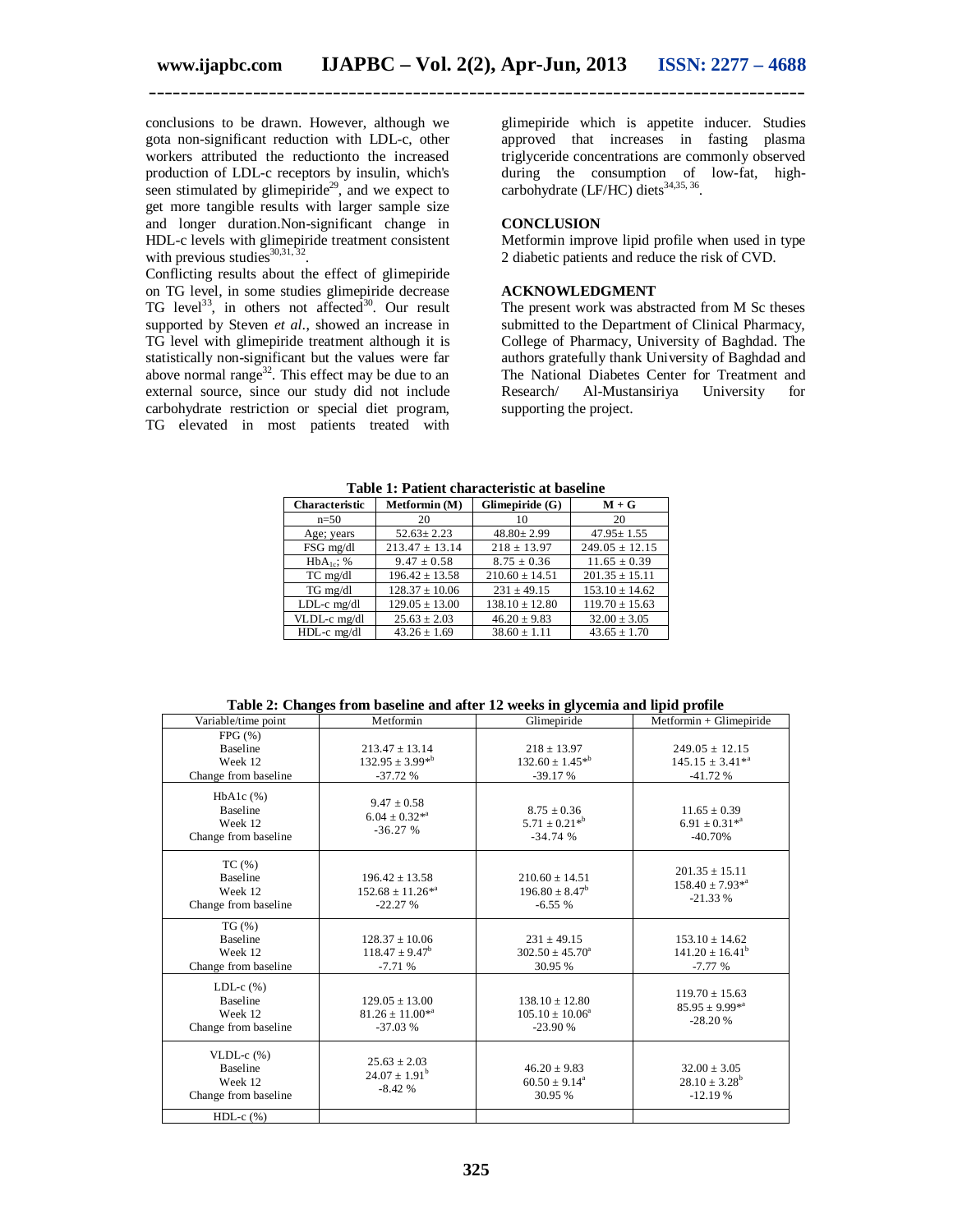| Baseline             | $43.26 \pm 1.69$    | $38.60 + 1.11$         | $43.65 + 1.70$      |
|----------------------|---------------------|------------------------|---------------------|
| Week 12              | $47.42 + 1.71^{*a}$ | $39.60 + 1.05^{\circ}$ | $48.60 + 1.63^{*4}$ |
| Change from baseline | 9.61 %              | 2.59 %                 | 11.34 %             |
|                      |                     |                        |                     |

**\_\_\_\_\_\_\_\_\_\_\_\_\_\_\_\_\_\_\_\_\_\_\_\_\_\_\_\_\_\_\_\_\_\_\_\_\_\_\_\_\_\_\_\_\_\_\_\_\_\_\_\_\_\_\_\_\_\_\_\_\_\_\_\_\_\_\_\_\_\_\_\_\_\_\_\_\_\_\_\_\_\_**

Data are given as mean  $\pm$  SE for baseline and end of study values for change from baseline;  $*$  significantly different compared to pre-treatment level (*P<*0.05); values with non-identical superscripts (a,b) among different groups are considered significantly different (*P*<0.05).

## **REFERENCES**

- 1. Dedoussis GV, Kaliora AC and Panagiotakos DB. Genes, dietand type 2 diabetes mellitus: a review, Rev Diabet Stud. 2007;4:13–24.
- 2. Reusch JE and Draznin BB. Atherosclerosis in diabetes andinsulin resistance. Diabetes Obes Metab. 2007;9:455–463.
- 3. Saydah SH, Fradkin J and Cowie CC. Poor control of risk factors for vascular disease among adults with previously diagnosed diabetes. JAMA 2004; 291:335- 342.
- 4. Stratton IM. Association of glycaemia with macrovascular and microvascular complications of type 2 diabetes (UKPDS 35): prospective observational study. BMJ. 2000;321:405-412.
- 5. Turner RC. Risk factors for coronary artery disease in non-insulin dependent diabetes mellitus: United Kingdom Prospective Diabetes Study (UKPDS 23), BMJ. 1998;316:823-828.
- 6. Farmer JA. Diabetic dyslipidemia and atherosclerosis: evidence fromclinical trials. Curr Diab Rep. 2008; 8:71-77.
- 7. Goff DsC JR. Prevention of cardiovascular disease in persons with type 2 diabetes mellitus: current knowledge and rationale for the Action to Control Cardiovascular Risk in Diabetes (ACCORD) trial. Am J Cardiol. 2007;99:4i-20i.
- 8. Brunzell JD. Lipoprotein management in patients with cardiometabolic risk: consensus statement from the American Diabetes Association and the American College of Cardiology Foundation, Diabetes Care. 2008;31:811-822.
- 9. American Diabetes Association: Standards of medical care in diabetes, Diabetes Care. 2009;32(Suppl 1):S13-S61.
- 10. Stamler J, Vaccaro O, Neaton JD and Wentworth D. Diabetes, other risk factors, and 12-yr cardiovascular mortality for men screened in the Multiple Risk Factor Intervention Trial. Diabetes Care 1993;16:434-444.
- 11. Grundy SM. Implications of recent clinical trials for the National Cholesterol Education Program Adult Treatment Panel III guidelines, Circulation. 2004;110:227- 239.
- 12. U.K. Prospective Diabetes Study 27, Plasma lipids and lipoproteins at diagnosis of NIDDM by age and sex, Diabetes Care. 1997;20:1683–1687.
- 13. Friedewald WT, Levy RI and Fredrickson DS. Estimation of the concentration of LDL-c in plasma without use of the preparative centrifuge. Clin Chem. 1972;18:499-502.
- 14. Weitgasser R. Effects of glimepiride on HbA1c and body weight in Type 2 diabetes: results of a 1.5-year follow-up study, Diabetes research and clinical practice. 2003;61:13-19.
- 15. Inglea P and Taleleb G. Effects of metformin in combination with glimepiride on HbA1c and body mass index inIndian patients with type 2 diabetes mellitus, Journal of Pharmacy Research. 2010; 3(9): 2177-2179.
- 16. Min W. Effect of short-term intensive therapy with glimepiride and metformin in newly diagnosed type 2 diabetic patients J. South Med Univ. 2011;31:564-566.
- 17. Charpentier G, Fleury F, Kabir M, Vaur L and Halimi S., Improved glycaemic control by addition of glimepiride to metformin monotherapy in Type 2 diabetic patients, Diabetic Medicine. 2001;18:828-834.
- 18. Moses R. Effect of repaglinide addition to metformin monotherapy onglycemic control in patients with type 2 diabetes. Diabetes Care. 1999;22:119-124.
- 19. Ramachandran A, Snehalatha C, Salini J and Vijay V. Use of Glimepiride and Insulin Sensitizers in the Treatment of Type 2 Diabetes. A Study in Indians, JAPI. 2004;52:459-463.
- 20. Xu D. Effects of Glimepiride on metabolic parameters and cardiovascular risk factors in patients with newly diagnosed type 2 diabetes mellitus, Diabetes Research and Clinical Practice. 2010;88:71–75.